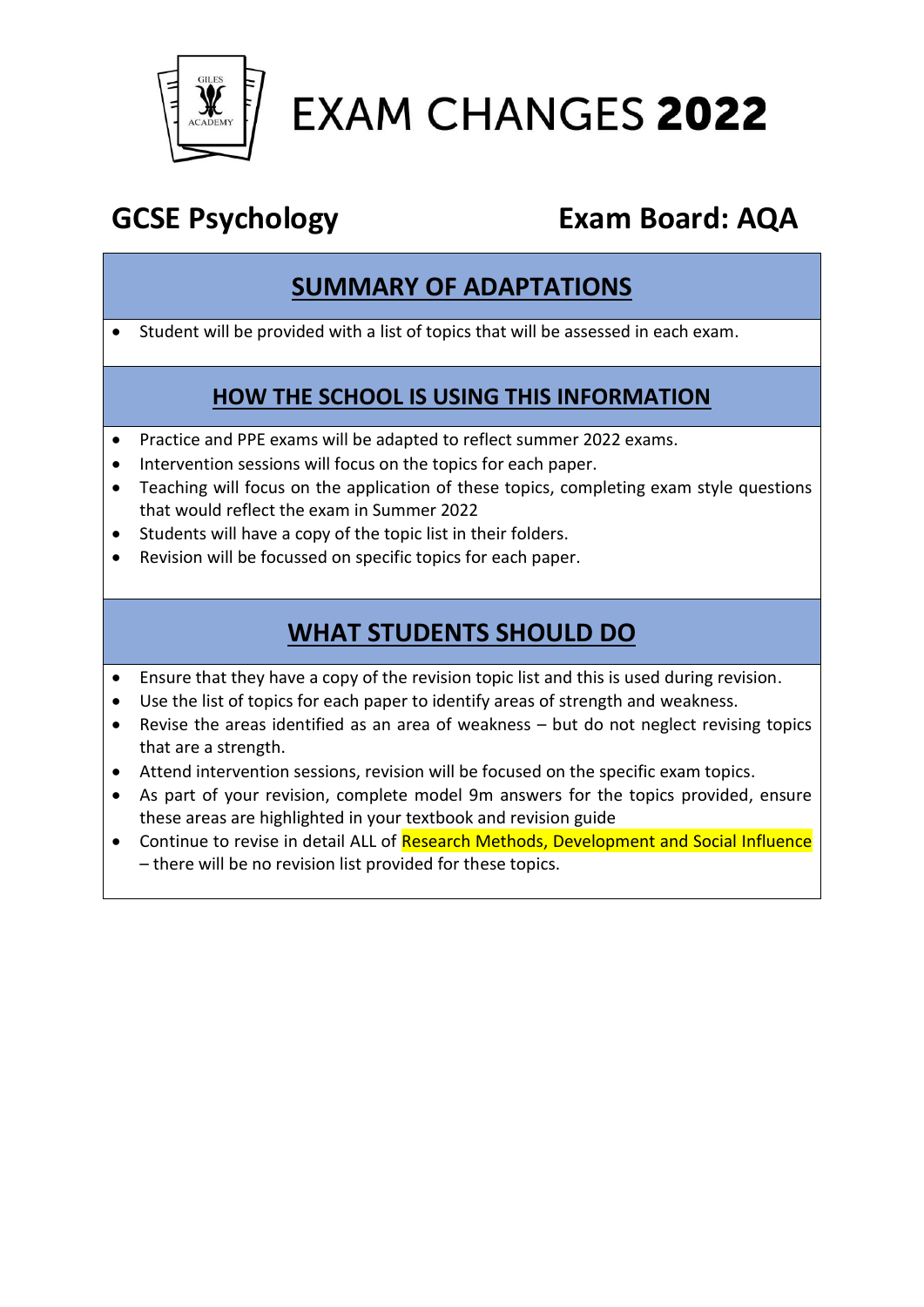# **Psychology GCSE PAPER 1 – TOPIC LIST**

| <b>Memory</b>                                |                                                                     |  |
|----------------------------------------------|---------------------------------------------------------------------|--|
| Types of Memory                              | Episodic, Semantic and Procedural                                   |  |
| <b>Murdocks Serial Position Curve</b>        |                                                                     |  |
| The Theory of Reconstructive Memory          |                                                                     |  |
| Factors affecting the Accuracy of EWT        | Including interference, context and false<br>memories               |  |
| Perception                                   |                                                                     |  |
| <b>Monocular Depth Cues</b>                  | Height in plane, relative size, occlusion and<br>linear perspective |  |
| <b>Binocular Depth Cues</b>                  | Retinal disparity, convergence                                      |  |
| Gregorys constructivist theory of perception |                                                                     |  |
| Gilchrist and Nesberg study of Motivation    |                                                                     |  |
| Bruner and Minturn study of perceptual set   |                                                                     |  |
| <b>Development</b>                           |                                                                     |  |
| ADVANCE INFORMATION NOT PROVIDED             |                                                                     |  |
| <b>Research Methods</b>                      |                                                                     |  |
|                                              | ADVANCE INFORMATION NOT PROVIDED                                    |  |

\*Research Methods could be assessed in each Paper and students are not provided with any Topic content\*